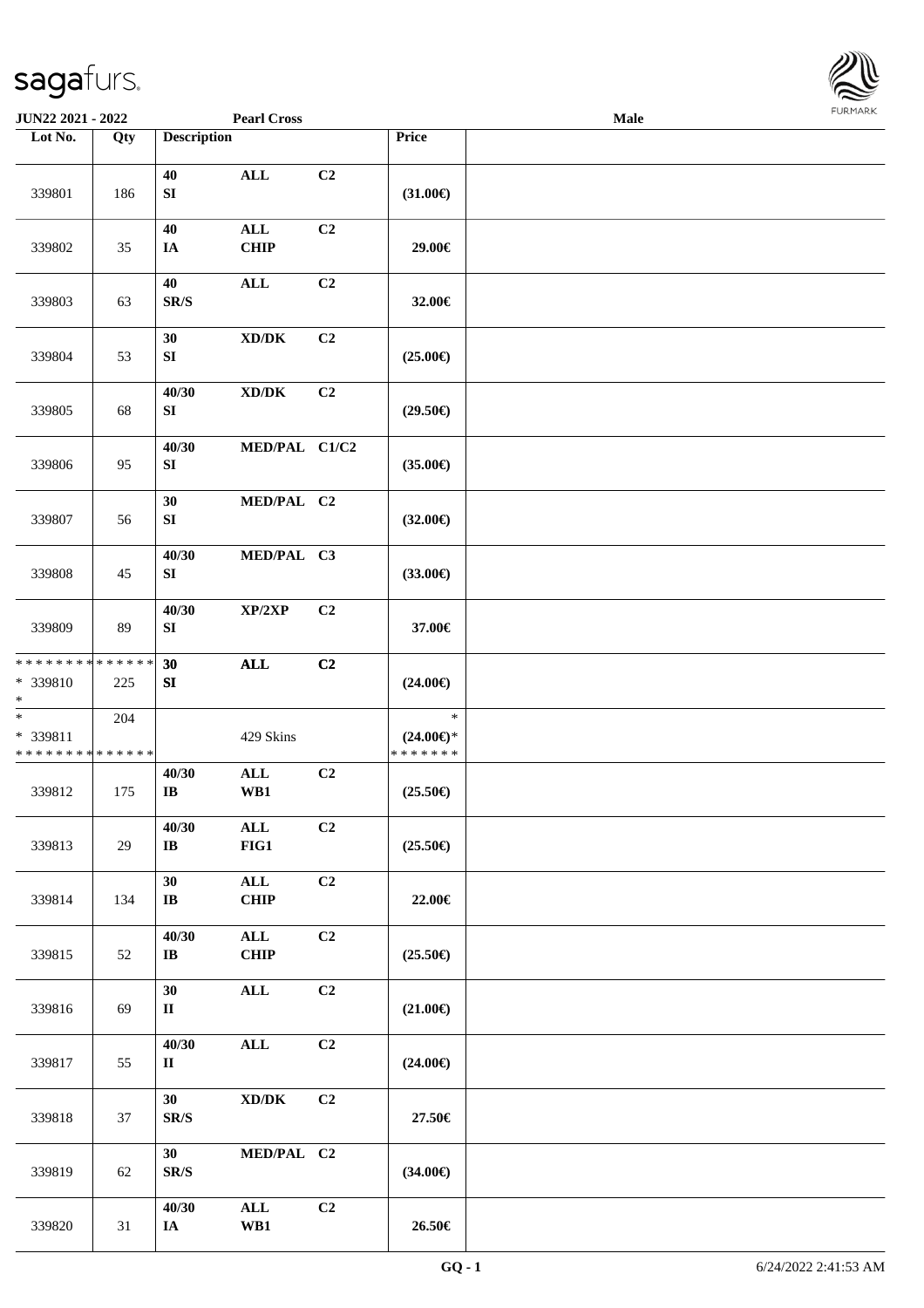

| <b>JUN22 2021 - 2022</b>                                         |     |                                  | <b>Pearl Cross</b>                          |                |                                                | Male |  |
|------------------------------------------------------------------|-----|----------------------------------|---------------------------------------------|----------------|------------------------------------------------|------|--|
| Lot No.                                                          | Qty | <b>Description</b>               |                                             |                | Price                                          |      |  |
| 339821                                                           | 63  | 30<br>IA                         | $\mathbf{ALL}$<br><b>CHIP</b>               | C2             | 24.00€                                         |      |  |
| 339822                                                           | 50  | 40/30<br>IA                      | $\mathbf{ALL}$<br><b>CHIP</b>               | C2             | 27.00€                                         |      |  |
| 339823                                                           | 117 | 40/30<br><b>SROY</b>             | XP/2XP                                      | C1/C2          | 41.00€                                         |      |  |
| 339824                                                           | 50  | 40/30<br><b>SROY</b>             | XP/2XP                                      | C3             | $(39.00\epsilon)$                              |      |  |
| 339825                                                           | 196 | 20<br>${\bf SI}$                 | $\bold{X}\bold{D}/\bold{D}\bold{K}$         | C2             | $(20.00\epsilon)$                              |      |  |
| 339826                                                           | 287 | 20<br>${\bf SI}$                 | MED/PAL C2                                  |                | $(26.50\epsilon)$                              |      |  |
| * * * * * * * * <mark>* * * * * * *</mark><br>* 339827<br>$\ast$ | 285 | 20<br>${\bf S}{\bf I}$           | $\mathbf{ALL}$                              | C2             | $(19.00\epsilon)$                              |      |  |
| $*$<br>* 339828<br>* * * * * * * * * * * * * *                   | 294 |                                  | 579 Skins                                   |                | $\ast$<br>$(19.00\epsilon)$ *<br>* * * * * * * |      |  |
| 339829                                                           | 95  | 20<br>IB                         | $\mathbf{ALL}$<br>WB1                       | C2             | 15.50€                                         |      |  |
| 339830                                                           | 157 | 20<br>$\mathbf{I}\mathbf{B}$     | $\mathbf{ALL}$<br><b>CHIP</b>               | C2             | 16.00€                                         |      |  |
| 339831                                                           | 258 | 20<br>$\rm II$                   | $\mathbf{ALL}$                              | C2             | 14.50€                                         |      |  |
| 339832                                                           | 40  | 20<br>SR/S                       | $\mathbf{X}\mathbf{D}/\mathbf{D}\mathbf{K}$ | C2             | $(22.00\epsilon)$                              |      |  |
| 339833                                                           | 72  | 20<br>SR/S                       | MED/PAL C2                                  |                | 28.50€                                         |      |  |
| 339834                                                           | 27  | 20<br>IA                         | $\mathbf{ALL}$<br>WB1                       | C2             | 19.00€                                         |      |  |
| 339835                                                           | 89  | 20<br>IA                         | $\mathbf{ALL}$<br><b>CHIP</b>               | C2             | 19.00€                                         |      |  |
| 339836                                                           | 181 | $\bf{0}$<br>SI                   | $\bold{X}\bold{D}/\bold{D}\bold{K}$         | C <sub>2</sub> | 15.00€                                         |      |  |
| 339837                                                           | 59  | $20/0$<br>SI                     | $\bold{X}\bold{D}/\bold{D}\bold{K}$         | C1/C2          | $(17.00\epsilon)$                              |      |  |
| 339838                                                           | 107 | 20/0<br>${\bf S}{\bf I}$         | MED/PAL C1/C2                               |                | $(22.50\epsilon)$                              |      |  |
| 339839                                                           | 248 | $\mathbf{0}$<br>${\bf S}{\bf I}$ | MED/PAL C2                                  |                | $(21.00\epsilon)$                              |      |  |
| 339840                                                           | 71  | 20/0<br>SI                       | MED/PAL C3                                  |                | $(20.50\epsilon)$                              |      |  |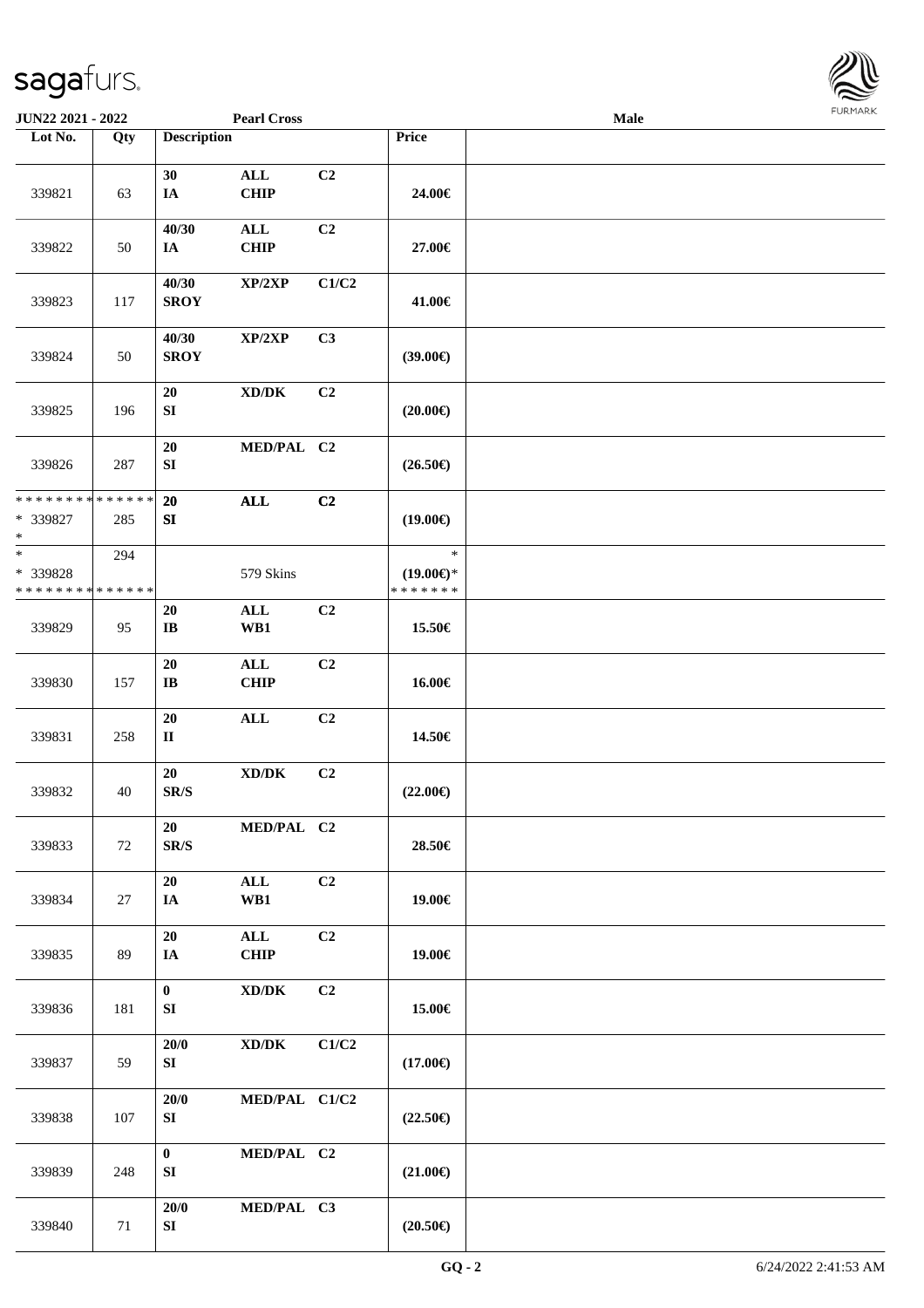| <b>JUN22 2021 - 2022</b> |                   |                                                                                                        | <b>Pearl Cross</b>            |       |                   | Male |  |
|--------------------------|-------------------|--------------------------------------------------------------------------------------------------------|-------------------------------|-------|-------------------|------|--|
| Lot No.                  | $\overline{Q}$ ty | <b>Description</b>                                                                                     |                               |       | Price             |      |  |
| 339841                   | 94                | 20/0<br>${\bf S}{\bf I}$                                                                               | XP/2XP                        | C2    | 24.00€            |      |  |
| 339842                   | 117               | $\mathbf{0}$<br>$\mathbf{I}\mathbf{B}$                                                                 | $\mathbf{ALL}$<br><b>CHIP</b> | C2    | 13.00€            |      |  |
| 339843                   | 54                | 20/0<br>$\bf IB$                                                                                       | $\mathbf{ALL}$<br><b>CHIP</b> | C2    | 13.00€            |      |  |
| 339844                   | 255               | $\pmb{0}$<br>$\rm II$                                                                                  | <b>ALL</b>                    | C2    | 11.50€            |      |  |
| 339845                   | 70                | 20/0<br>$\mathbf{I}$                                                                                   | $\mathbf{ALL}$                | C2    | 11.50€            |      |  |
| 339846                   | 116               | $\bf{0}$<br>$\mathbf{SR}/\mathbf{S}$                                                                   | $\mathbf{ALL}$                | C2    | $(20.50\epsilon)$ |      |  |
| 339847                   | 38                | 20/0<br>$I\!\!A$                                                                                       | $\mathbf{ALL}$<br>$FIG1$      | C2    | 15.50€            |      |  |
| 339848                   | 74                | $\mathbf 0$<br>IA                                                                                      | $\mathbf{ALL}$<br><b>CHIP</b> | C2    | 13.50€            |      |  |
| 339849                   | 37                | $20/0$<br>IA                                                                                           | $\mathbf{ALL}$<br><b>CHIP</b> | C2    | 15.50€            |      |  |
| 339850                   | 126               | 20/0<br><b>SROY</b>                                                                                    | MED/PAL C1/C2                 |       | 25.00€            |      |  |
| 339851                   | 82                | 20/0<br><b>SROY</b>                                                                                    | XP/2XP                        | C1/C2 | 26.50€            |      |  |
| 339852                   | 90                | $\mathbf{1}$<br>$\ensuremath{\mathrm{S}}\xspace/\ensuremath{\mathrm{S}}\xspace\ensuremath{\mathrm{I}}$ | $\mathbf{ALL}$                | C2    | 12.50€            |      |  |
| 339853                   | 47                | $\mathbf{1}$<br>SI                                                                                     | $\mathbf{ALL}$                | C2    | $10.00\in$        |      |  |
| 339854                   | 326               | 0/1<br>SI                                                                                              | $\mathbf{ALL}$                | C2    | 11.00€            |      |  |
| 339855                   | 38                | $\mathbf{1}$<br><b>SROY</b>                                                                            | $\mathbf{ALL}$                | C2    | 13.50€            |      |  |

**FURMAR**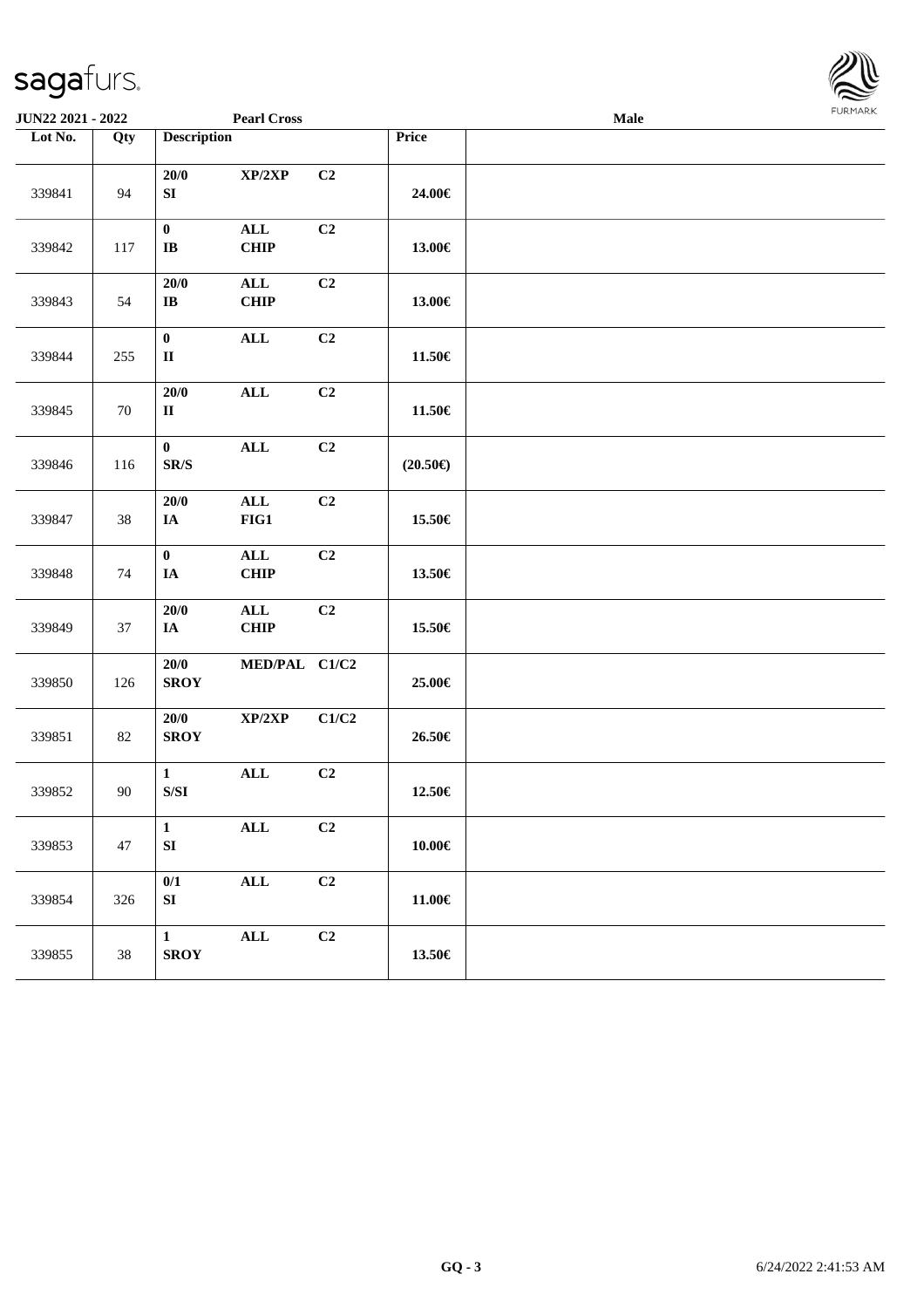|                          |     |                    |                                       |                |        |             |           | $\overline{\phantom{a}}$ |
|--------------------------|-----|--------------------|---------------------------------------|----------------|--------|-------------|-----------|--------------------------|
| <b>JUN22 2021 - 2022</b> |     |                    | <b>Pearl Cross</b>                    |                |        | Male        | Lowgrades | <b>FURMARK</b>           |
| Lot No.                  | Qty | <b>Description</b> |                                       |                | Price  |             |           |                          |
| 339861                   | 97  | 30/20<br>(SI)      | ALL<br>DAM2                           | C2             | 17.50€ |             |           |                          |
|                          |     |                    | <b>Pearl Cross</b><br><b>Breeders</b> |                |        | <b>Male</b> |           |                          |
| 339863                   | 196 | 30/20<br>(SI)      | ALL                                   | C <sub>2</sub> | 20.00€ |             |           |                          |
| 339864                   | 43  | 30/20<br>(SI)      | ALL<br>WB <sub>2</sub>                | C <sub>2</sub> | 15.50€ |             |           |                          |
| 339865                   | 53  | 30/20<br>(S)       | ALL                                   | C <sub>2</sub> | 21.50€ |             |           |                          |

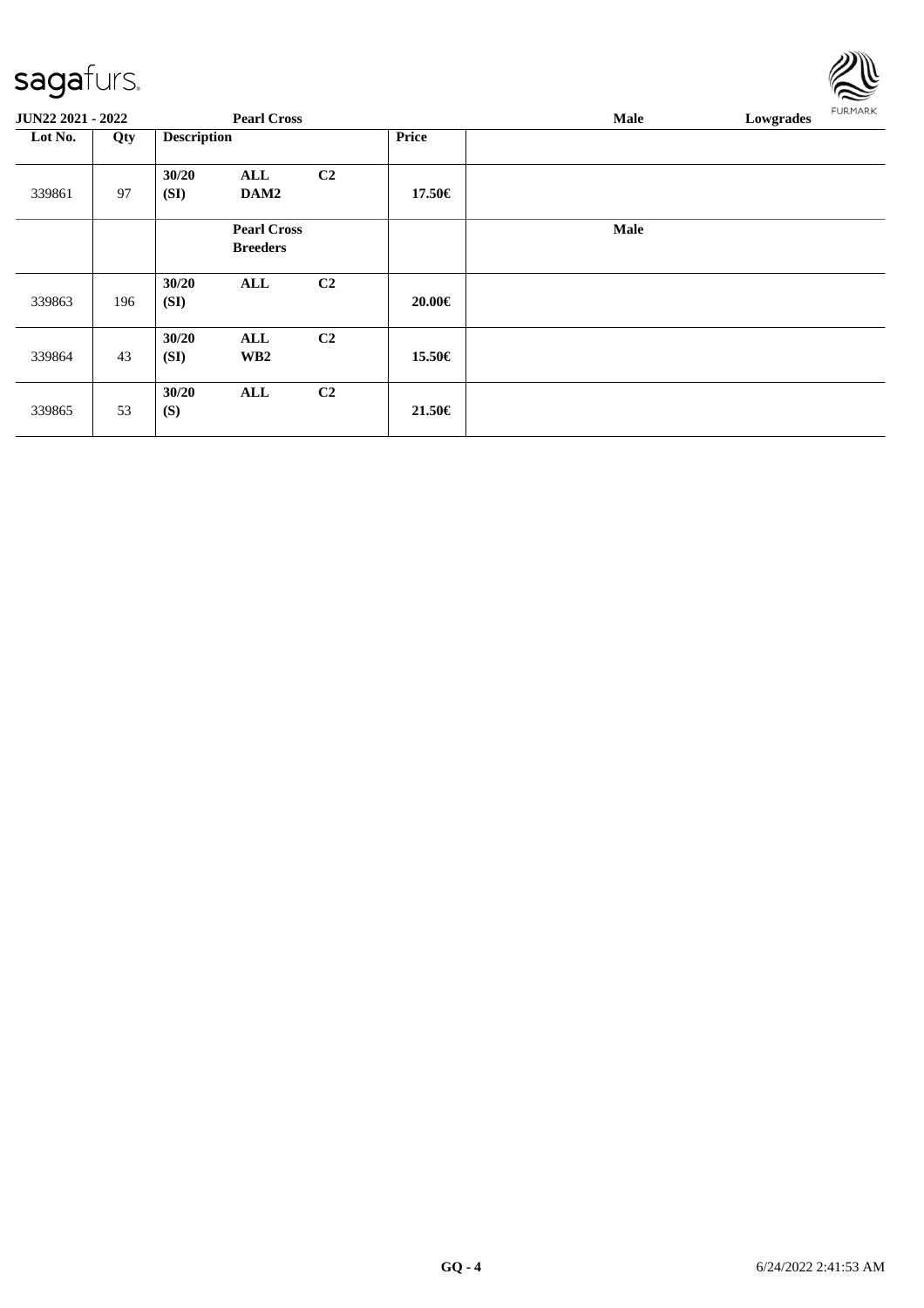

| JUN22 2021 - 2022 |     |                                             | <b>Pearl Cross</b>                          |                |                   | Female |  |
|-------------------|-----|---------------------------------------------|---------------------------------------------|----------------|-------------------|--------|--|
| Lot No.           | Qty | <b>Description</b>                          |                                             |                | Price             |        |  |
| 439801            | 140 | $\mathbf{0}$<br>${\bf S}{\bf I}$            | $\bf MED$                                   | C1/C2          | $(22.50\epsilon)$ |        |  |
| 439802            | 177 | $\pmb{0}$<br>${\bf S}{\bf I}$               | PAL/XP                                      | C1/C2          | $(25.00\epsilon)$ |        |  |
| 439803            | 46  | $\pmb{0}$<br>${\bf S}{\bf I}$               | <b>ALL</b>                                  | C3             | $(19.00\epsilon)$ |        |  |
| 439804            | 74  | $\mathbf{0}$<br>$\bf IB$                    | ALL<br><b>CHIP</b>                          | C2             | $(18.50\epsilon)$ |        |  |
| 439805            | 89  | $\pmb{0}$<br>$\mathbf{SR}/\mathbf{S}$       | $\mathbf{X}\mathbf{D}/\mathbf{D}\mathbf{K}$ | C1/C2          | $(21.50\epsilon)$ |        |  |
| 439806            | 192 | $\bf{0}$<br>$\mathbf{SR}/\mathbf{S}$        | $\bf MED$                                   | C1/C2          | $(25.00\epsilon)$ |        |  |
| 439807            | 92  | $\bf{0}$<br>$\mathbf{SR}/\mathbf{S}$        | <b>DK/MED</b>                               | C3             | $(21.50\epsilon)$ |        |  |
| 439808            | 426 | $\pmb{0}$<br>SR/S                           | PAL/XP                                      | C1/C2          | 26.00€            |        |  |
| 439809            | 74  | $\mathbf{0}$<br>$\mbox{S}\mbox{R}/\mbox{S}$ | $\mathbf{PAL}/\mathbf{XP}$                  | C3             | $(25.00\epsilon)$ |        |  |
| 439810            | 157 | $\mathbf{0}$<br>$I\!\!A$                    | $\mathbf{ALL}$<br><b>CHIP</b>               | C <sub>2</sub> | $(20.50\epsilon)$ |        |  |
| 439811            | 59  | $\mathbf{0}$<br><b>SROY</b>                 | MED/PAL C3                                  |                | $(24.00\epsilon)$ |        |  |
| 439812            | 72  | $\bf{0}$<br><b>SROY</b>                     | XP/2XP                                      | C2             | $(29.50\epsilon)$ |        |  |
| 439813            | 114 | 0/1<br>SI                                   | $\bold{X}\bold{D}/\bold{D}\bold{K}$         | C1/C2          | $(17.00\epsilon)$ |        |  |
| 439814            | 184 | $\mathbf{1}$<br>SI                          | $\bf MED$                                   | C1/C2          | $(17.50\epsilon)$ |        |  |
| 439815            | 171 | 0/1<br>SI                                   | MED/PAL C1/C2                               |                | $(21.50\epsilon)$ |        |  |
| 439816            | 68  | 0/1<br>${\bf S}{\bf I}$                     | MED/PAL C3                                  |                | $(19.00\epsilon)$ |        |  |
| 439817            | 202 | $\mathbf{1}$<br>${\bf S}{\bf I}$            | PAL/XP                                      | C1/C2          | $(20.50\epsilon)$ |        |  |
| 439818            | 75  | 0/1<br>SI                                   | XP/2XP                                      | C1/C2          | $(23.50\epsilon)$ |        |  |
| 439819            | 46  | $\mathbf{1}$<br>${\bf S}{\bf I}$            | $\mathbf{ALL}$                              | C3             | $(14.00\epsilon)$ |        |  |
| 439820            | 45  | 0/1<br>$\bf IB$                             | $\mathbf{ALL}$<br>$FIG1$                    | C2             | $(16.00\epsilon)$ |        |  |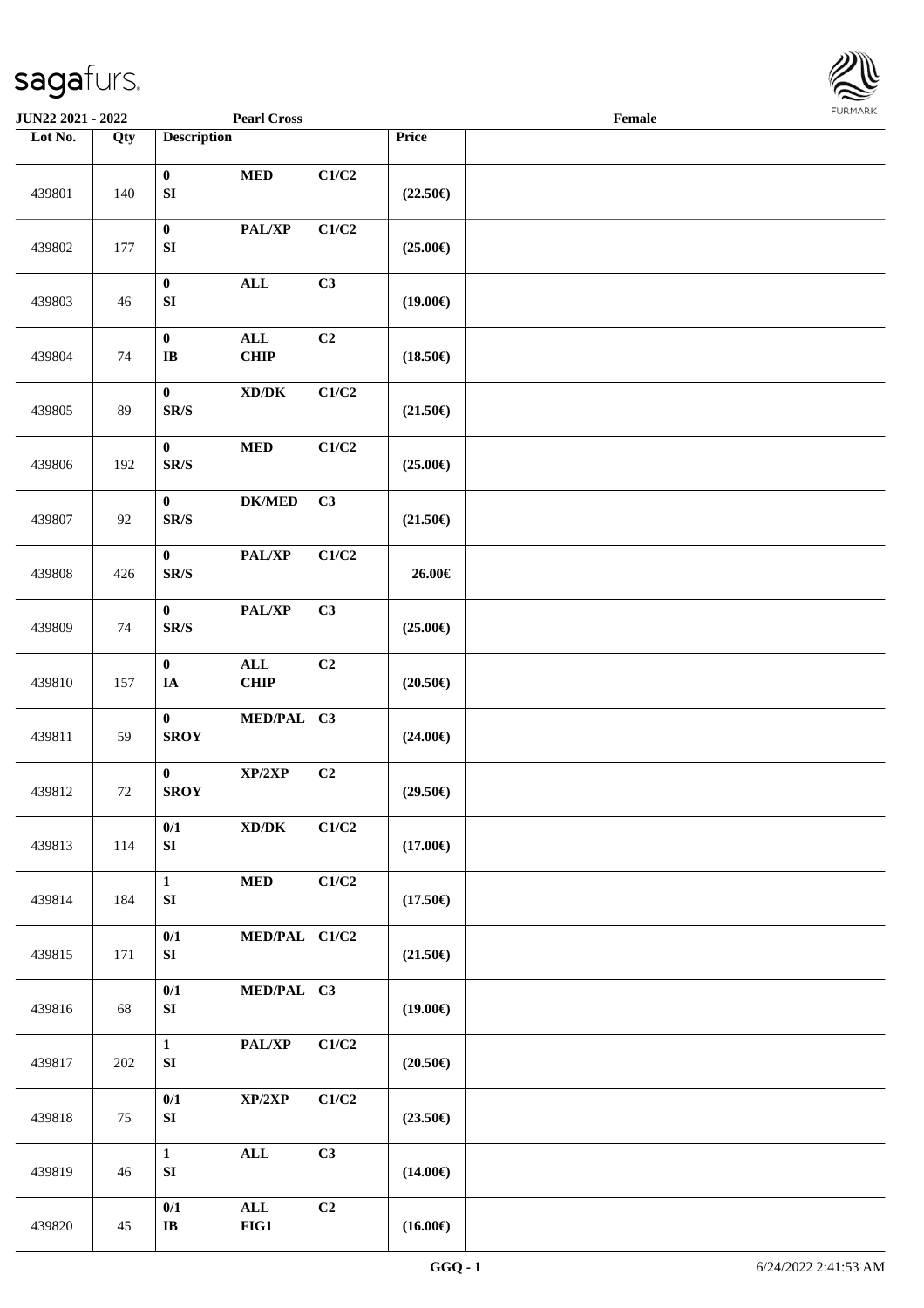

| JUN22 2021 - 2022                                 |     |                                                                                               | <b>Pearl Cross</b>                  |                |                                        | Female |  |
|---------------------------------------------------|-----|-----------------------------------------------------------------------------------------------|-------------------------------------|----------------|----------------------------------------|--------|--|
| Lot No.                                           | Qty | <b>Description</b>                                                                            |                                     |                | Price                                  |        |  |
| 439821                                            | 181 | $\mathbf{1}$<br>$\bf{IB}$                                                                     | $\mathbf{ALL}$<br><b>CHIP</b>       | C2             | $(13.00\epsilon)$                      |        |  |
| 439822                                            | 63  | 0/1<br>$\bf I\bf B$                                                                           | $\mathbf{ALL}$<br><b>CHIP</b>       | C2             | $(15.50\epsilon)$                      |        |  |
| 439823                                            | 59  | 0/1<br>$\rm II$                                                                               | $\mathbf{ALL}$                      | C2             | $(14.50\epsilon)$                      |        |  |
| 439824                                            | 235 | $\mathbf{1}$<br>$\mathbf{SR}/\mathbf{S}$                                                      | $\bold{X}\bold{D}/\bold{D}\bold{K}$ | C1/C2          | $(16.00\epsilon)$                      |        |  |
| 439825                                            | 529 | $\mathbf{1}$<br>SR/S                                                                          | $\bf MED$                           | C1/C2          | 19.50€                                 |        |  |
| 439826                                            | 107 | $\mathbf{1}$<br>$\mathbf{SR}/\mathbf{S}$                                                      | <b>DK/MED</b>                       | C3             | $(16.00\epsilon)$                      |        |  |
| * * * * * * * * * * * * * *<br>* 439827<br>$*$    | 485 | $\mathbf{1}$<br>$\mathbf{SR}/\mathbf{S}$                                                      | PAL/XP                              | C1/C2          | 21.00€                                 |        |  |
| $\ast$<br>* 439828<br>* * * * * * * * * * * * * * | 146 |                                                                                               | 631 Skins                           |                | $\ast$<br>$21.00 \in$<br>* * * * * * * |        |  |
| 439829                                            | 70  | 1<br>$\mathbf{SR}/\mathbf{S}$                                                                 | PAL/XP                              | C3             | $(19.50\epsilon)$                      |        |  |
| 439830                                            | 96  | $0/1$<br>$I\!\!A$                                                                             | $\mathbf{ALL}$<br><b>CHIP</b>       | C <sub>2</sub> | $(17.50\epsilon)$                      |        |  |
| 439831                                            | 227 | $\mathbf{1}$<br>IA                                                                            | $\mathbf{ALL}$<br><b>CHIP</b>       | C2             | $(15.50\epsilon)$                      |        |  |
| 439832                                            | 181 | $\mathbf{1}$<br><b>SROY</b>                                                                   | MED/PAL C1/C2                       |                | $(21.50\epsilon)$                      |        |  |
| 439833                                            | 119 | $\mathbf{1}$<br><b>SROY</b>                                                                   | XP/2XP                              | C1/C2          | $(24.00\epsilon)$                      |        |  |
| 439834                                            | 33  | 1/2<br>$\ensuremath{\mathrm{S}}\xspace/\ensuremath{\mathrm{S}}\xspace\ensuremath{\mathrm{I}}$ | 5XD                                 | C <sub>2</sub> | 11.00€                                 |        |  |
| 439835                                            | 330 | $\mathbf{2}$<br>SI                                                                            | <b>DK/MED</b>                       | C1/C2          | $(12.50\epsilon)$                      |        |  |
| 439836                                            | 236 | $\mathbf{2}$<br>SI                                                                            | PAL/XP                              | C1/C2          | $(16.00\epsilon)$                      |        |  |
| 439837                                            | 147 | $\mathbf{2}$<br>${\bf S}{\bf I}$                                                              | $\mathbf{ALL}$                      | C3             | $10.00 \in$                            |        |  |
| 439838                                            | 54  | 1/2<br>$\bf{IB}$                                                                              | $\mathbf{ALL}$<br>FIG1              | C <sub>2</sub> | 11.00€                                 |        |  |
| 439839                                            | 209 | $\overline{2}$<br>$\mathbf{I}\mathbf{B}$                                                      | $\mathbf{ALL}$<br>CHIP              | C <sub>2</sub> | 10.50€                                 |        |  |
| 439840                                            | 40  | $1/2$<br>$\mathbf{I}$                                                                         | $\mathbf{ALL}$                      | C2             | $10.50\in$                             |        |  |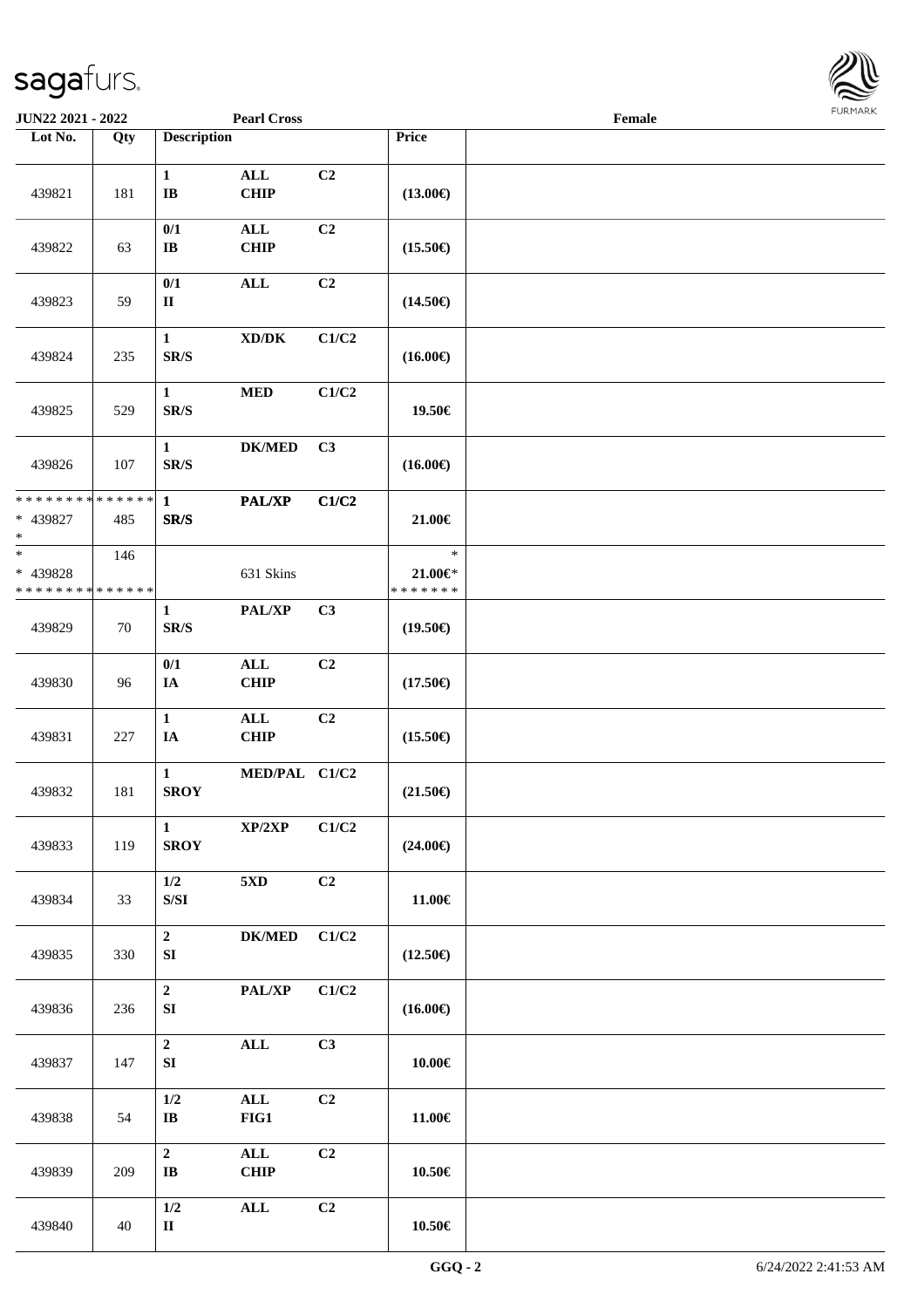

| <b>JUN22 2021 - 2022</b> |     |                                              | <b>Pearl Cross</b>                                           |                |                   | Female |  |
|--------------------------|-----|----------------------------------------------|--------------------------------------------------------------|----------------|-------------------|--------|--|
| Lot No.                  | Qty | <b>Description</b>                           |                                                              |                | Price             |        |  |
| 439841                   | 181 | $\mathbf{2}$<br>$\mbox{S}\mbox{R}/\mbox{S}$  | $\boldsymbol{\text{XD}}\boldsymbol{/}\boldsymbol{\text{DK}}$ | C1/C2          | 12.00€            |        |  |
| 439842                   | 288 | $\boldsymbol{2}$<br>$\mathbf{SR}/\mathbf{S}$ | $\bf MED$                                                    | C1/C2          | $(16.00\epsilon)$ |        |  |
| 439843                   | 306 | $\boldsymbol{2}$<br>$\mathbf{SR}/\mathbf{S}$ | PAL/XP                                                       | C1/C2          | $(18.00\epsilon)$ |        |  |
| 439844                   | 205 | $\mathbf{2}$<br>$\mathbf{SR}/\mathbf{S}$     | ALL                                                          | C3             | $(12.50\epsilon)$ |        |  |
| 439845                   | 211 | $1/2\,$<br>$I\!\!A$                          | $\mathbf{ALL}$<br>$FIG1$                                     | C1/C2          | 13.00€            |        |  |
| 439846                   | 112 | $\mathbf{2}$<br>$I\!\!A$                     | $\mathbf{ALL}$<br><b>CHIP</b>                                | C <sub>2</sub> | $11.50\in$        |        |  |
| 439847                   | 106 | $\boldsymbol{2}$<br><b>SROY</b>              | $\mathbf{X}\mathbf{D}$                                       | C1/C2          | $(13.50\epsilon)$ |        |  |
| 439848                   | 153 | $\boldsymbol{2}$<br><b>SROY</b>              | $\bf MED$                                                    | C1/C2          | $(15.50\epsilon)$ |        |  |
| 439849                   | 191 | $\mathbf{2}$<br><b>SROY</b>                  | $\mathbf{PAL}/\mathbf{XP}$                                   | C3             | $(15.00\epsilon)$ |        |  |
| 439850                   | 182 | 2/3<br>${\bf S}{\bf I}$                      | MED/PAL C1/C2                                                |                | $(12.50\epsilon)$ |        |  |
| 439851                   | 84  | $\overline{\mathbf{3}}$<br>${\bf SI}$        | $\mathbf{ALL}$                                               | C2             | 8.50€             |        |  |
| 439852                   | 77  | $\mathbf{3}$<br>$\bf{IB}$                    | $\mathbf{ALL}$<br><b>CHIP</b>                                | C2             | $8.00 \in$        |        |  |
| 439853                   | 50  | 2/3<br>$\bf{IB}$                             | ALL<br><b>CHIP</b>                                           | C2             | $8.00\in$         |        |  |
| 439854                   | 62  | 2/3<br>$\mathbf{I}$                          | $\mathbf{ALL}$                                               | C2             | $8.00 \in$        |        |  |
| 439855                   | 153 | 3 <sup>7</sup><br>$\mathbf{SR}/\mathbf{S}$   | $\mathbf{ALL}$                                               | C2             | $9.50 \in$        |        |  |
| 439856                   | 112 | 3 <sup>7</sup><br>$I\!\!A$                   | $\mathbf{ALL}$<br>CHIP                                       | C2             | $8.00 \in$        |        |  |
| 439857                   | 63  | 2/3<br>IA                                    | $\mathbf{ALL}$<br><b>CHIP</b>                                | C2             | 8.50€             |        |  |
| 439858                   | 168 | 2/3<br><b>SROY</b>                           | MED/PAL C1/C2                                                |                | $(14.50\epsilon)$ |        |  |
| 439859                   | 48  | 2/3<br><b>SROY</b>                           | MED/PAL C3                                                   |                | $(11.50\epsilon)$ |        |  |